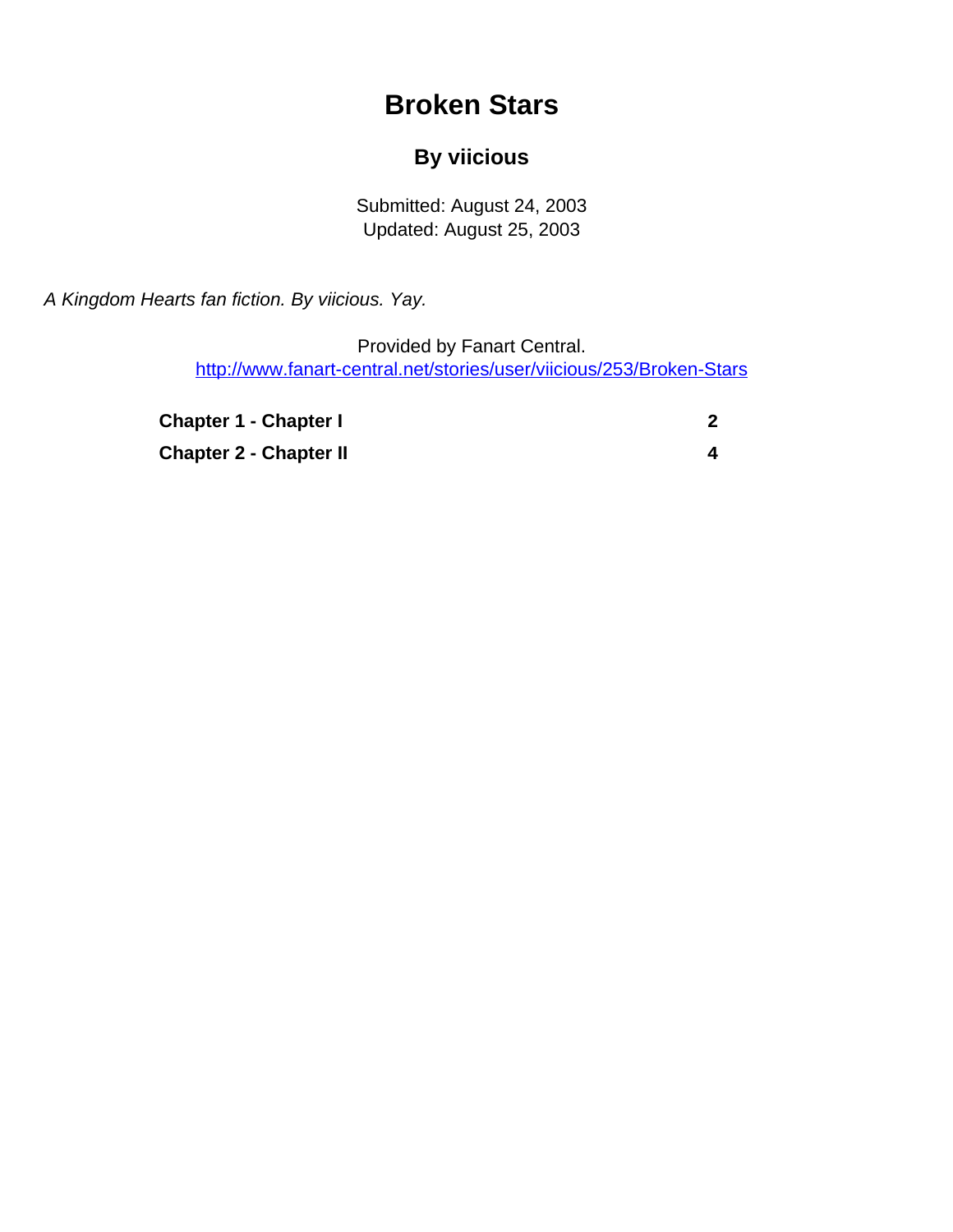## **1 - Chapter I**

<span id="page-1-0"></span>You could hear the clanking of wood far away, from a distant isle so close to the island, and yet so far. A young girl was having difficulty opening a coconut. Her thin, buoyant hair flopped lazily and she struggled. He slender arms were weak against such a thing as the coconut, and her bracelets jangled. Hearing her name being called, she frustratingly threw the coconut at the rock, and stood up, brushing off her knees. Irritated, she picked up the coconut and trudged over to where she had heard the distant cries of her name. She walked across a plank bridge onto a smaller 'sister island', adjacent to the much larger island. They called them the Destiny Islands.

A young boy, tanned visage and pokey brown hair, all dressed up in an elaborate and painfully set up suit, ran up to her and greeted her, panting and smiling and waving.

"Kairi!" he nearly shouted into her ear, "You shoulda seen the way I kicked Riku's butt!"

Another boy on the isle folded his arms and shook his head, giving Sora a sneering smile. His silvery hair swayed elegantly in a hidden breeze.

"I just went easy on him, Kairi, so don't listen to a word he says," the silvery one said.

"Hey!" Sora spun around to eye the other boy. "She trusts me, Riku, so I think she'll listen to me! Right Kairi?" Kairi shook her head angrily.

"I'm not listening to either of you!" she retorted. She eyed the evil contraption called the coconut. "I can't get this darned thing open, and I don't care what you guys say until one of you can open it." Sora began to take it from her hand, but Riku stole it from him and easily cracked it open onto another coconut tree, some of the delicious coconut milk spilling from it. He smiled very deviously as he saw Sora eye him jealously. He handed it to Kairi and she jumped up and down happily.

"Oh, thank you thank you, Riku!" She ran to him and threw her arms around him. This would get a rise out of Sora, and Riku knew it. He took full advantage of it. He smiled like the punk he was as Sora glared at him ever hatefully. Anger burned up inside him, and he nearly shouted.

"But Kairi, I beat Riku in a duel!" He made it sound all-important. "And you know how hard he is to beat." Kairi stepped away from Riku, then, and, still holding the coconut, and spilling some like the klutz she was, she fell into a hug with Sora.

"You're so strong, Sora!" she proclaimed. And hence, Riku became agitated as Sora stuck his tongue out, blaring it into his face.

They had been like that often. Before Kairi came along, though, they were best buddies, that sky and earth. And she, the separation, seemed to tear their friendship apart. Some lonely nights, Sora would lie awake, due to insomnia, and think of nothing but Riku and Sora's friendship before, which had been true and glorious. He wondered where it had gone.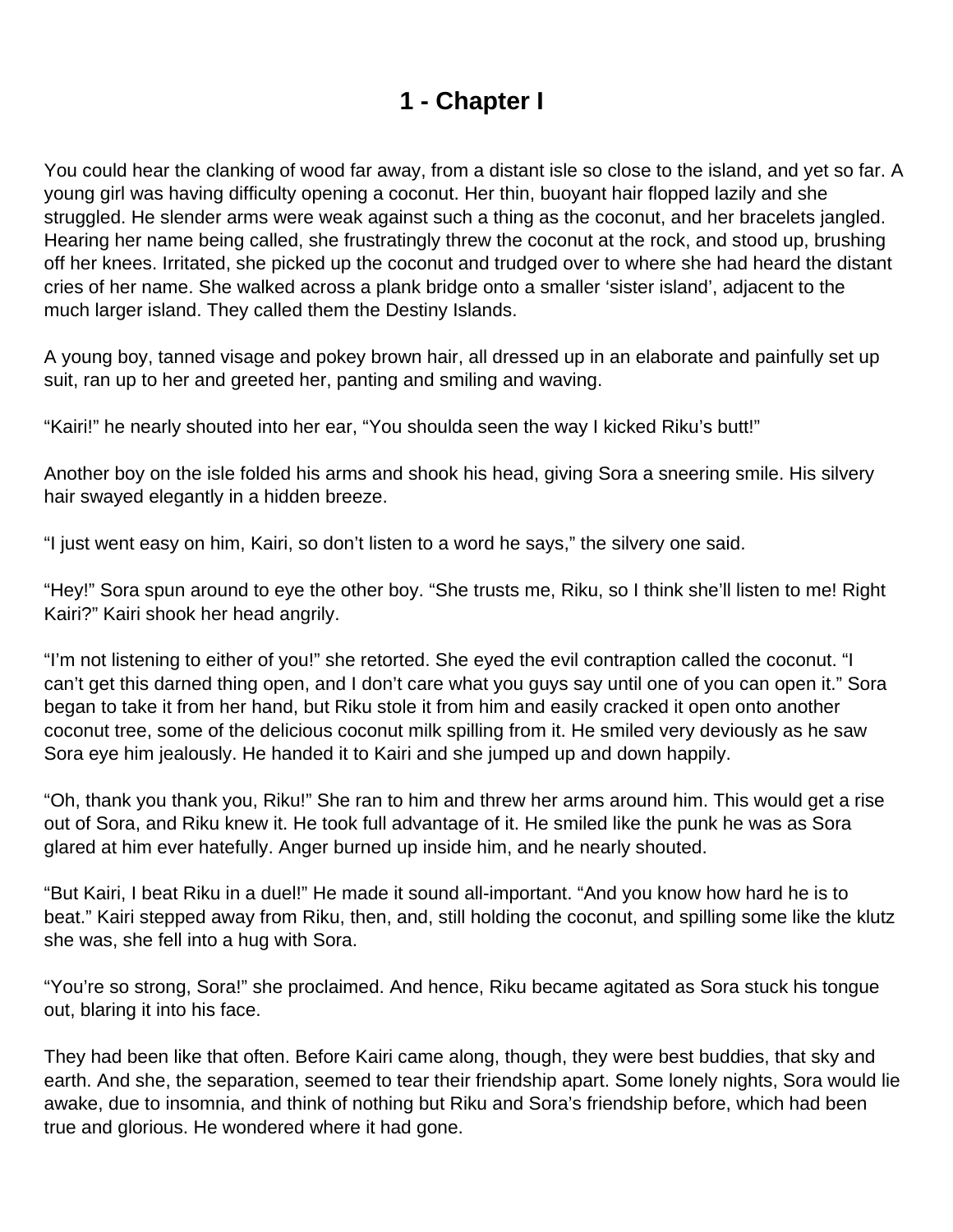Kairi let go of Sora and faced the boys then. She held up her coconut happily and giggled.

"The sun's setting soon. Anyone who wants some, come to the dock!" She ran away then, clumsy as an old woman, for she tripped and rolled onto the plank bridge. Sora and Riku took a step forward before they realised she was fine and she pulled herself up again. As she ran away, Sora and Riku glared at each other.

"Time for a race, Sora?" Riku asked in a discouraging tone. Sora just glared and seemed rather jealous and fiery.

"Anytime, loser," he replied.

They ran.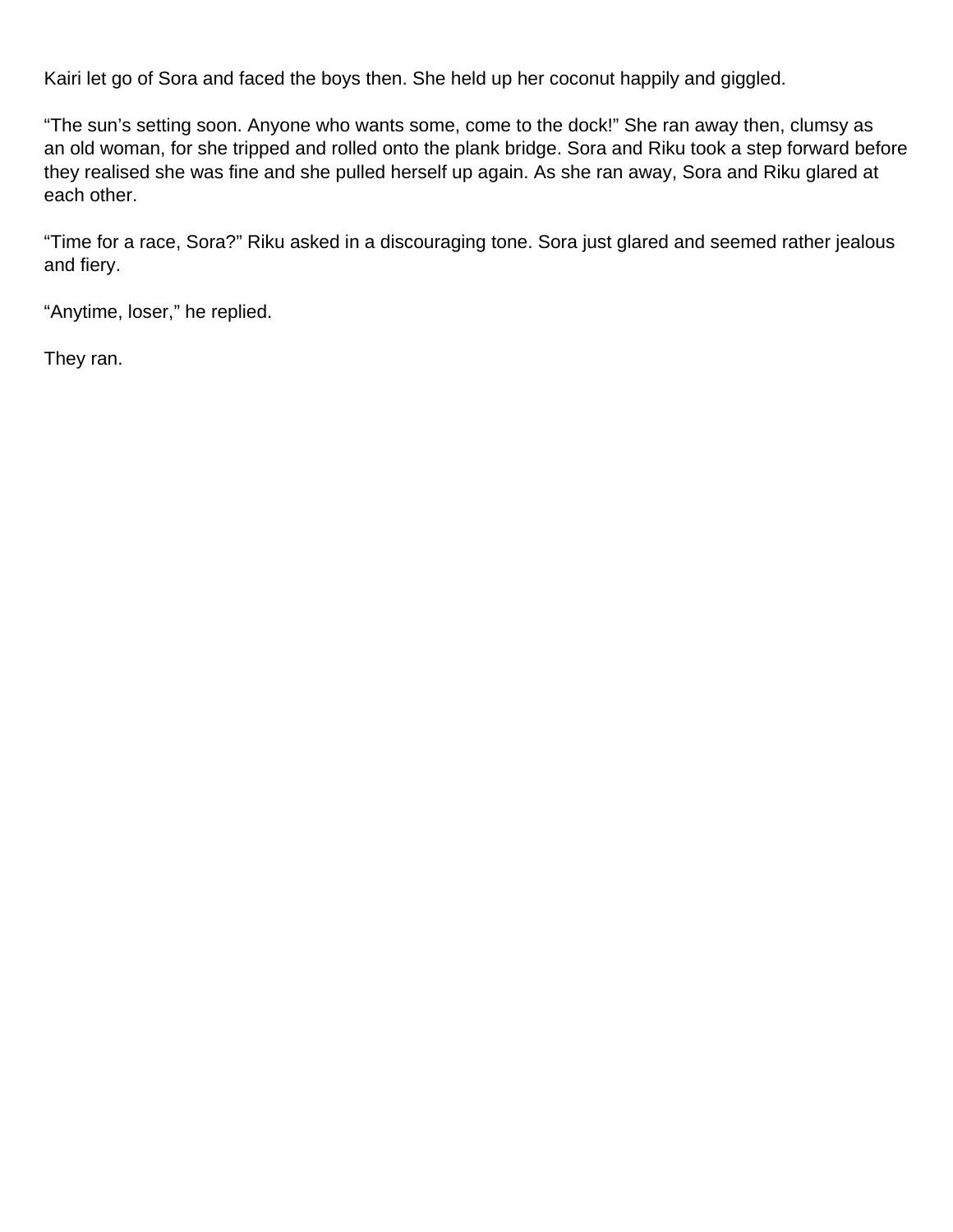## **2 - Chapter II**

<span id="page-3-0"></span>It occurred to Sora, at some point, at how frantic his attempts were, and how hopeless they were. Did he really believe there was some sort of way to win Kairi's heart? And then expect his best friend, who was also a young male, to not go for her? It was like inane propositions of letting a hostage go for free in a hostage situation. Try as he might, and as much sleep as he lost, his insomnia ridden mind could not find a way to properly conquer the love of the clumsy Kairi and have his best friend happy. And Riku, the same. How would he take Kairi's heart and satisfy Sora without? They lost sleep. And Kairi, then, in the morning, would be clueless as to where their playful vigour had gone in the night.

It troubled all three so that they had not noticed a fretful storm brewing in the sunny background, until their parents had called them back to their homes for dinner. Kairi had turned around and eyed the sky which had gone from sunny, blue, and bright, to grey, cloudy, and dark. She pointed it out, and the worn boys turned and assumed the right way of things.

"Come on, Kairi, I'll take you home," Sora offered graciously, and held out a gloved hand for her taking. She smiled and attempted to accept it when Riku pushed Sora's hand aside, and stepped forward, holding out his own dark, gloved hand.

"No, Kairi, come with me. Sora is unsure of the way." Sora glared at him. He did so perfectly know the way. How could you get lost on a tiny island like this!?, he thought, angrily. Kairi then proceeded to take his hand, but Sora shoved Riku's hand out of the way and stepped forward into Kairi's vision.

"He's just joking, Kairi, come on!" he assured, and took her hand. She was bewildered and confused, speechless and unknowing of what to do. She simply let herself be tugged along until her other hand was grasped suddenly.

"No, she'll be going with me, Sora." Riku growled.

"No, me, Riku."

"Me!"

"Me!!"

Kairi was fed up. She ripped her hands from their grasps and turned around to face them. She was red as a cherry.

"You boys are so childish!" she roared, and Sora and Riku inched back. "All you guys do is fight now. I remember when you two were happy! Why aren't you like that anymore?" She looked to them, demanding to know an answer. Sora and Riku, then surprised speechless, said nothing. They simply looked to her with wide eyes, until she let out a grunt of frustration, turned on heel, and stormed away. Riku immediately went on the offensive.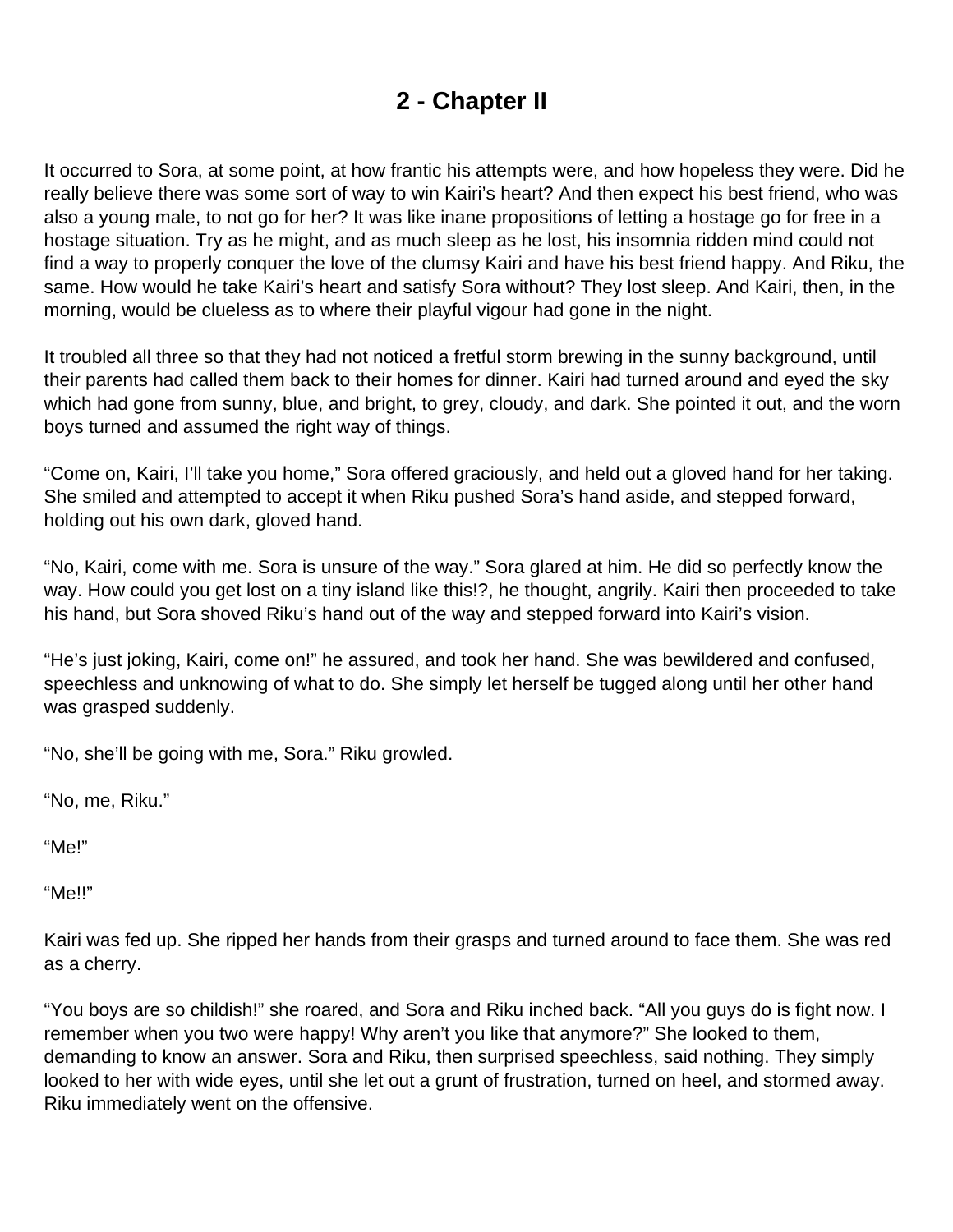"Nice job," he snarled, "You made her angry at us.

"Me!?" Sora demanded, "It was you!"

Riku turned to face him. "If it wasn't for you, Kairi wouldn't be angry at us! You started it!"

"But you finished!" Sora retorted. He was so angry, he could punch Riku. It began to rain and it drenched them. But they forgot about the dinner they needed to soon attend, and about Kairi who was only a bit away. They simply argued, and brought up tiny, insignificant things that no longer mattered, but seemed to have a point in what Kairi had to do with this. They were hopeless. They only stopped when a crack of angry lightning hit a palm tree and broke it in two. They began to storm away from the beach, up the trail, and back home. The glowered at each other, yelling over the rain.

"All you think about is yourself!" Sora growled.

"I do not!" Riku retorted, "I think about all sorts of different things!"

"Like what!?" Sora demanded.

"Like—like…!" Riku started, but then was unsure. He looked to the ground. A roar of thunder rippled through the sky then. Kairi was then in sight again, aiming to climb through a small passage to get to the houses.

"I knew it! All you think about is yourself! And getting Kairi!"

"That's not true!" Riku threw down his arm in protest. "I think about the world, and where we are! I think about leaving this wretched little island, once and for all!" They were children. They had an inset teenage stubbornness in them.

"Yeah, well guess what, Riku?!" Sora felt like being particularly mean. "You'll never get off this island, ever! We're here and this is our life! There is nothing out there for you!"

Riku stopped dead in his tracks as Sora bolted past him. His eyes seemed to hollow and grow wide as it seemed like Sora's last words were finally coming true before his eyes. Yes. It was true. There was nothing for him. He imagined so many things that would never come true. And he almost regretted his fantasies. Sora noticed his sudden lack of a company, and he swivelled around. As much as he was angry, he still cared for Riku.

"Come on, Riku!" he demanded. But Riku didn't move. He was staring at the ground.

"Riku!?" Sora took a step forward and halted. A black mist began to crawl up from the ground, and Sora gasped. He struggled to be let free. He looked to Riku and tried to make eye contact, but Riku's eyes seemed to be focused on the ground. He was in a daze.

"Riku, look at me!" Sora yelled. A flash of lightning lit up the area and suddenly Sora could see the outline of a figure behind Riku, propped up, with a hand in the air, falling. It aimed to attack Riku, and Sora threw out his hand to him.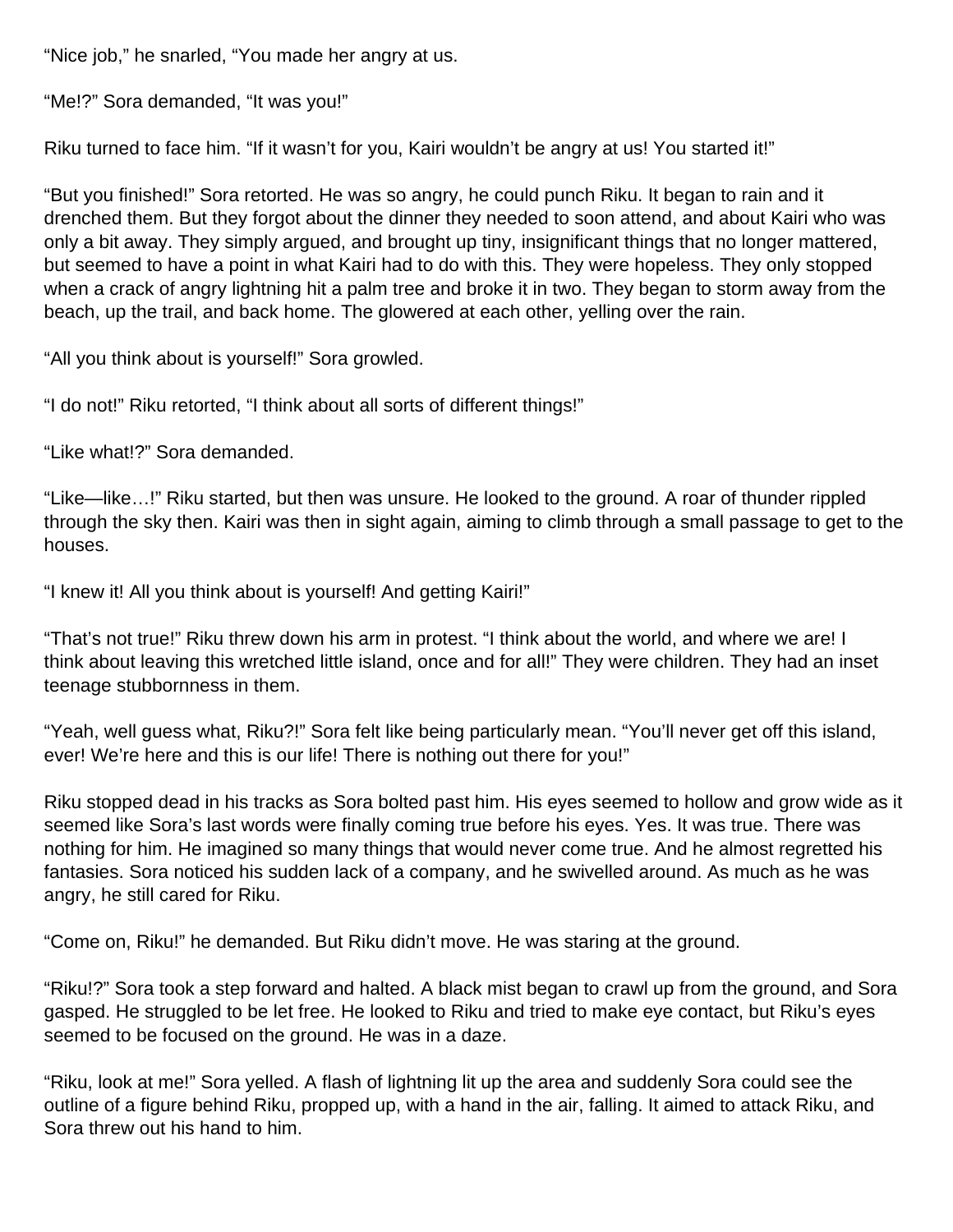"Riku, look out!!" he cried.

Riku suddenly shuddered and looked up. His eyes were so hollow and white. Sora knew there was something wrong. A roar of thunder crashed over Sora's pleas to help Riku, as the black hand seemed to run through his body, as if searching for something. Seeming unsatisfied, it ripped from Riku's body, and his eyes returned to normal momentarily. He grasped Sora's hand, fully aware of his senses now.

#### "Sora!"

But it seemed like that wasn't good enough. The shadow, lightened by another lightning bolt scraping the sky, seemed to encase Riku, a black mist surrounding the boy, who looked around at it bewildered. As Riku became just a black mass, Sora felt his hand empty and when the mist faded, he saw that Riku was gone.

"No!" he called angrily as the mist seemed to die away, and let him go of his own trap. He was confused. What happened to Riku? He then suddenly remembered Kairi, and he swivelled around to see that she was lying on the ground in a puddle of the black mass, and another type of shadowy creature, levitating, holding something extremely shiny and bright. It seemed to be trying to shove it into a vile of sorts, and Sora burst from his spot. He picked up a stick lying on the ground and swat at the shadow, who hissed angrily and backed away, still trying to force the oddly bright pink thing into the vile. Sora dashed to Kairi's body, and she looked awake, but she focused on nothing and her eyes did not blink. He shook her.

#### "Kairi! What's wrong? Kairi!"

The shadow growled and hissed at the oddly large thing that would not go into the tiny vile. Sora looked to it angrily and noticed the glowing thing seemed to be shaped like a heart. He began to suspect that heart-shaped thing. Was it Kairi's? Was the shadow trying to steal it? Sora stood up belligerently and pointed at the shadow angrily, whose yellow eyes opened wide suddenly.

"You!!" he yelled, the raining getting the better of his decibels. "Give back that heart!" The shadow understood and suddenly rushed at Sora, making a shrill sort of screaming noise as it did. Sora gasped and dodged, but the shadow still had that heart, which he assumed to be Kairi's. Sora turned around just in time to see the shadow shove the heart into the thin vile and it glowed brilliantly.

"No!!" Sora seemed just a bit too short to be in reach of the vile, but he tried regardless. As the shadow began to swim away in the air, Sora jumped for the glow. At one attempt, the shadow backhanded Sora and he went flying into a nearby bush painfully. A black globe sprouted and grew from the shadow's hands and as Sora sat up, he saw it encase Kairi and begin to lift her. He hopped up and grasped his stick again. He jumped at Kairi and whacked at the black globe, but it seemed to go straight through and have no effect whatsoever. With an angry cry, he leapt up and gave his stick a good, hard knock at the shadow. With a startled hiss, the shadow's black fingers dropped the shining vile and Sora dove for it, grabbing it, but crashing painfully into a row of shallow bushes.

The shadow angrily swirled its hands around and an oval of black mist appeared. It wafted its claw towards the oval and Kairi's globe, almost obeying the hand, floated through the black, swirling circle.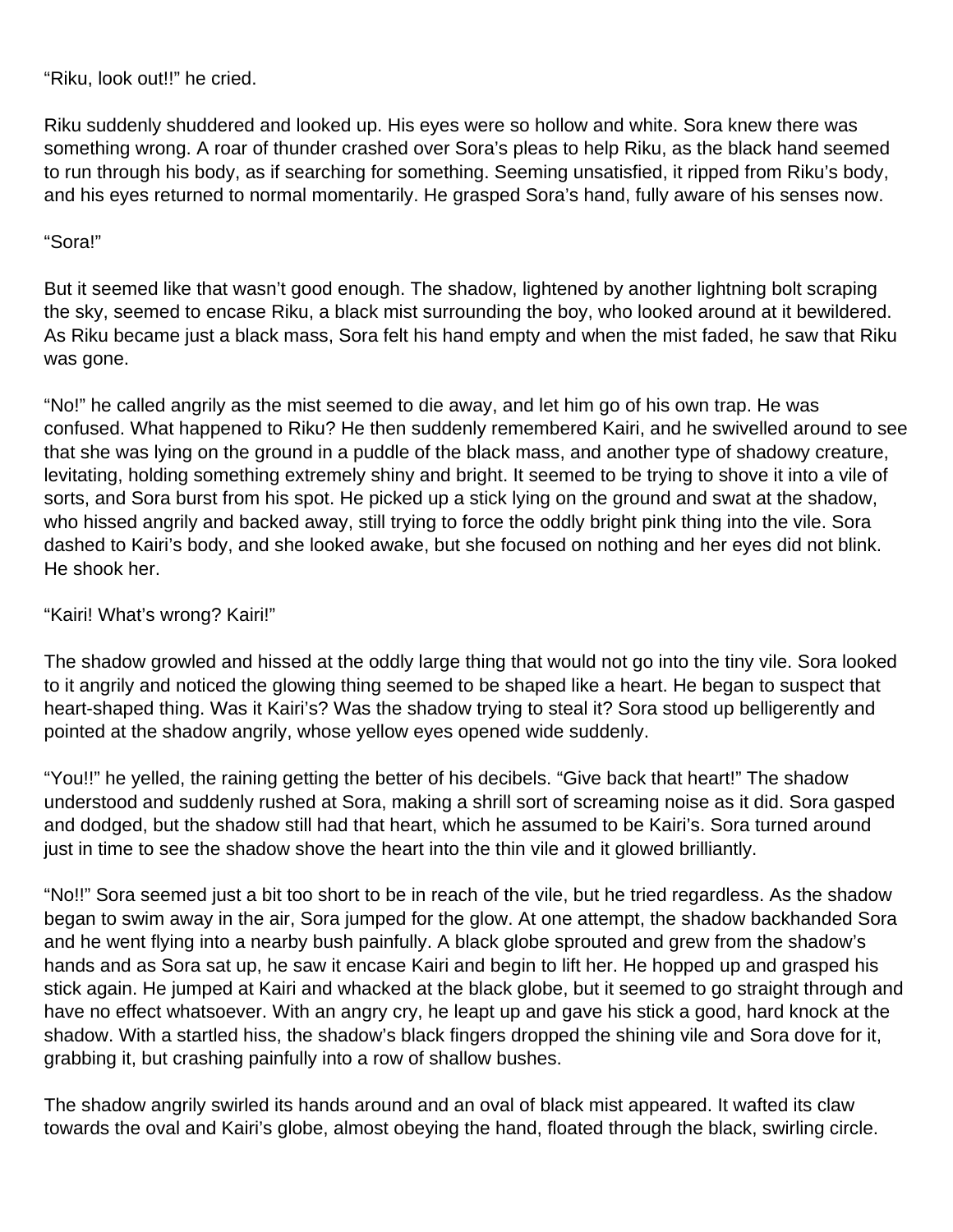The shadow then turned on Sora, who was rubbing his head painfully as he sat up. His eyes shot open in panic as the shadow was screaming, rushing at him, and he rolled out of the way just in time, to see the shadow careen into the hedge and splatter into many blobs. He broke a harsh laugh as he got up and began to walk towards the swirling portal when the black blobs began to allocate to form a shadow again. Sora watched it.

#### "Uh oh…"

The shadow rushed at him, and Sora tried to jump into the portal, but it seemed too high. No!!, he thought, I won't lose Kairi! But then he realised what he'd just thought, and he had forgotten about his best friend. And Riku, too…, he thought sadly, before he was suddenly shoved onto the sand by the shadow. He turned around onto his back, dazed slightly, to see the shadow descending towards him, and quickly.

His stick! Where was his stick? He saw it come closer and he held out his hands, one with the vile in it, as if to create a sort of shield. He closed his eyes in fear, and cringed, waiting for the shadow to destruct. And suddenly he heard a loud DLAP sound. He opened his eyes and saw the shadow back away, hissing, holding its upper area (which could be decided as a face). And there, in his hands, looked like a very large key, but in the stature of a blade. He looked at it in confusion. A bolt of lightning etched the sky, showing Sora all the detailed things about this odd key of a blade.

#### But it worked.

He jumped up then, and held up the blade. He gave the shadow a look of triumph, and the shadow knew it was in trouble. It began to trail back to the portal, and quickly, but Sora jumped up and whacked at it. It threw the shadow into two pieces and it hissed and writhed in pain. It floated to the ground where it seemed to melt into the dark sand, and was gone. Sora, slightly panting, looked to the blade in amazement. It was incredible. But he hardly had time to think, as a shallow, watery noise filled the air. He turned around to see the black, swirling oval begin to shrink, and he knew it was going away.

"No!!" he cried, and tried to jump up at it. He could only get a hand in it, and when he tried to grab it, his hand went straight through. He landed on the sand and looked around, trying to think of what to do. He saw the key of a blade in the corner of his eye. Maybe this?

He stabbed the shrinking circle and didn't expect anything to happen, but to his surprise, it felt like he had locked on to something solid. He wiggled the blade around and saw that the portal wiggled too. He pulled the blade toward him and the portal came closer, and lower.

#### Perfect.

But it was still too small and shrinking. He whacked the side of it, and it recoiled back from the blade, and then began to shrink again slowly. He continued until the sides had recoiled away from the blade so far that it was big enough for him to step through. And when he did so, he felt like he was on solid ground. It was so dark, except for a small amount of light coming from the shrinking picture of the wet and stormy Destiny Islands and the glowing vile. And then it was gone.